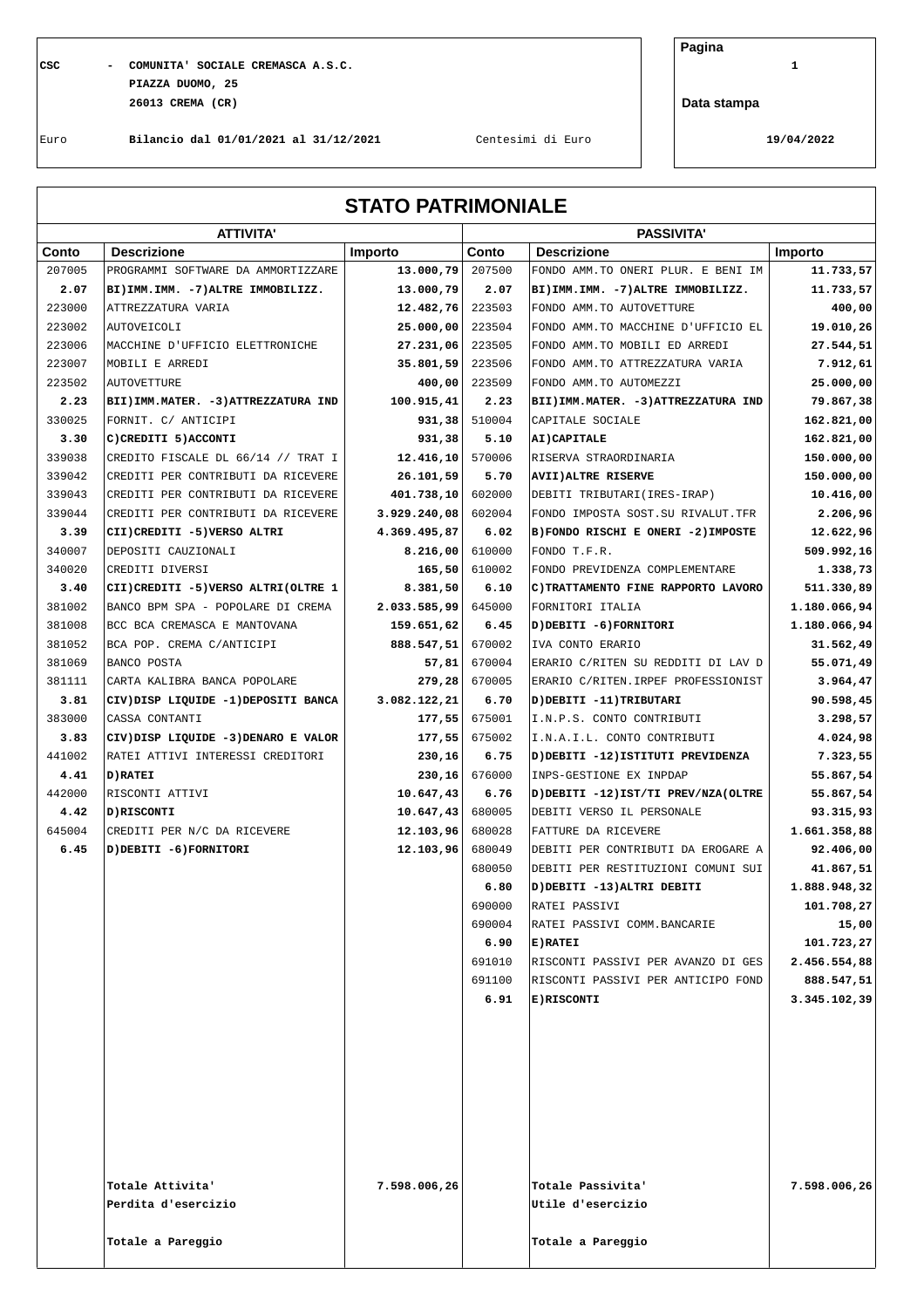## **CSC - COMUNITA' SOCIALE CREMASCA A.S.C. 1 PIAZZA DUOMO, 25 26013 CREMA (CR)**

**Pagina**

**Data stampa**

Euro **Bilancio dal 01/01/2021 al 31/12/2021** Centesimi di Euro **19/04/2022**

| <b>CONTO ECONOMICO</b> |                                        |               |        |                                       |               |  |
|------------------------|----------------------------------------|---------------|--------|---------------------------------------|---------------|--|
|                        | <b>COSTI</b>                           | <b>RICAVI</b> |        |                                       |               |  |
| Conto                  | <b>Descrizione</b>                     | Importo       | Conto  | <b>Descrizione</b>                    | Importo       |  |
| 801302                 | ACQUISTO DI MATER. DI CONSUMO PER E    | 7.333,27      | 905300 | ABBUONI E ARROTONDAMENTI ATTIVI       | 38,74         |  |
| 8.01                   | B6) MAT. PRIME, SUSSI/RIE, CONSUMO MER | 7.333,27      | 905309 | RIMBORSO SPESE ACCESSO ATTI           | 30,00         |  |
| 803100                 | SERVIZI RETTE TUTELE MINORI + FAM.     | 1.514.754, 11 | 905324 | DONAZIONI                             | 50,08         |  |
| 803101                 | SERVIZI RETTE STRUTTURE DISABILI (     | 1.137.064,13  | 9.05   | A5) ALTRI RICAVI                      | 118,82        |  |
| 803102                 | SERVIZI GESTIONE CDD IL SOLE           | 430.063,33    | 906100 | CONTRIBUTI STATALI                    | 462.846,22    |  |
| 803103                 | SERVIZI SAP                            | 4.589.534,63  | 906500 | CONTRIB. FDO NAZIONALE POLITICHE SO   | 867.936,89    |  |
| 803104                 | SERVIZI SAD                            | 872.039,48    | 906501 | CONTRIB. FDO SOCIALE REGIONALE        | 1.210.208,28  |  |
| 803105                 | SERVIZI AD MINORI/ADULTI               | 336.490,94    | 906503 | CONTRIB. COMUNI PER GESTIONE ASSOC    | 8.195.977,18  |  |
| 803106                 | SERVIZI SIP                            | 27.446,33     | 906505 | CONTRIB. ATS EX AZIENDA SAN.LOCALE    | 521.659,94    |  |
| 803107                 | ALTRI SERVIZI IN GESTIONE ESTERNAL     | 38.359,20     | 906506 | CONTR. FDO DI SOLIDARIETA'            | 206.379,39    |  |
| 803108                 | SERVIZI MEDIAZIONE CULTURALE           | 1.036,36      | 906510 | FONDO NON AUTOSUFFICIENZA             | 320.123,67    |  |
| 803110                 | PROGETTO CENTRO DIURNO - LO SPAZIO     | 73.186,68     | 906511 | CONTRIBUTI ENTI PRIVATI PER PROGET    | 142.435,09    |  |
| 8.03                   | B7) SERVIZI                            | 9.019.975,19  | 906513 | CONTRIBUTO REGIONE LOMBARDIA          | 1.183.149,93  |  |
| 804101                 | TRASPORTI/SDOGANAMENTI/DEPOSITI        | 1.379,82      | 906515 | CONTRIBUTI ALTRI COMUNI O ENTI PRI    | 66.931,04     |  |
| 804102                 | ACQUISTO MOBILI/ARREDO/ATTREZZATUR     | 2.015,80      | 9.06   | A5) CONTRIBUTI CONTO ESERCIZIO        | 13.177.647,63 |  |
| 804301                 | VIDIMAZ. / IMP.REG. / BOLLO / CCGG     | 334,87        | 946001 | INTERESSI ATTIVI                      | 501,57        |  |
| 804400                 | FORZA MOTRICE-ILLUMINAZIONE            | 9.839,70      | 9.46   | C16) PROV. FIN. - C) TITOLI DA ATTIVO | 501,57        |  |
| 804405                 | TELEFONICHE/TELEX 80%                  | 13.726,77     | 947004 | INTERESSI DI ALTRI CREDITI            | 7,73          |  |
| 804556                 | CONTRATTI ASSISTENZA SOFTWARE/HARD     | 63.859,11     | 9.47   | C16) PROV. FIN. - D) DIVERSI          | 7,73          |  |
| 804564                 | TRASF.COMUNI-ALTRI ENTI COORD.SERV     | 81.199,98     | 970001 | SOPRAVVENIENZE ATTIVE                 | 2.400,49      |  |
| 804572                 | TRASF.COMUNE-ALTRI ENTI-PRIVATI Q.     | 34.630,00     | 9.70   | E20) PROVENTI STRAORDINARI            | 2.400,49      |  |
| 804573                 | TRASF.F.DO SOCIALE REGIONALI COMUN     | 124.256,79    |        |                                       |               |  |
| 804574                 | TRAS. COMUNE-ALTRI ENTI QUOTA TITOL    | 320.123,67    |        |                                       |               |  |
| 804575                 | TRASF.COMUNE-ALTRI ENTI QTA COM.CR     | 5.787,88      |        |                                       |               |  |
| 804578                 | MANUTENZIONE AUTO DED. 20%             | 140,91        |        |                                       |               |  |
| 804583                 | COSTO PROGETTO SMART BEAR              | 42.712,27     |        |                                       |               |  |
| 804584                 | COSTI PROGETTO CARE LEAVERS            | 53.929,50     |        |                                       |               |  |
| 804585                 | COSTO PROGETTO INCLUSIONE ATTIVA-P     | 47.121,01     |        |                                       |               |  |
| 804586                 | COSTO PROGETTO "PIPPI"                 | 37.899,67     |        |                                       |               |  |
| 804600                 | ALTRI COSTI PER SERVIZI                | 672,31        |        |                                       |               |  |
| 804603                 | TENUTA CONTABILITA` E PAGHE            | 26.718,78     |        |                                       |               |  |
| 804604                 | PRESTAZIONI OCCASIONALI                | 4.000,00      |        |                                       |               |  |
| 804607                 | ASSICURAZIONI ATTIVITA'                | 15.148,53     |        |                                       |               |  |
| 804612                 | SPESE MANUTENZIONE LIMITE 5%           | 2.009,92      |        |                                       |               |  |
| 804613                 | SPESE MANUT. ORDINARIE BENI DI TER     | 4.670,16      |        |                                       |               |  |
| 804615                 | SPESE MANUTENZ. STRAORD. SU BENI DI    | 15.611,68     |        |                                       |               |  |
| 804617                 | MANUTENZIONI DETRAIBILI                | 356,24        |        |                                       |               |  |
| 804634                 | PRESTAZIONI PROF. ASSISTENTI SOCIAL    | 41.599,00     |        |                                       |               |  |
| 804635                 | PRESTAZIONE PROF. PSICOLOGI            | 104.988,33    |        |                                       |               |  |
| 804637                 | PRESTAZIONI PROF. CONSULENTI LEGALI    | 32.427,68     |        |                                       |               |  |
| 804638                 | COSTI DI FORMAZIONE-AGGORN.E PREST     | 23.343,62     |        |                                       |               |  |
| 804639                 | PRESTAZIONI PROF. CONSULENTI TECNIC    | 33.031,18     |        |                                       |               |  |
| 804645                 | COMPENSI REVISORI DEI CONTI            | 11.419,20     |        |                                       |               |  |
| 804647                 | COSTI PER SERVIZI VOUCHERIZZATI-TI     | 23.399,16     |        |                                       |               |  |
| 804648                 | ASSICURAZIONE AUTOVETTURE DED. 20%     | 134,20        |        |                                       |               |  |
| 804652                 | COSTI PROGETTO DOTE COMUNE             | 9.280,00      |        |                                       |               |  |
| 804653                 | SERVIZI PER AUTONOMIA ANZIANI-DISA     | 55.128,32     |        |                                       |               |  |
| 804655                 | QUOTA PER MISURE REGIONALI             | 994.189,74    |        |                                       |               |  |
| 8.04                   | B7) SERVIZI                            | 2.237.085,80  |        |                                       |               |  |
| 805100                 | AFFITTI E LOCAZIONI PASSIVE            | 83.644,96     |        |                                       |               |  |
| 805214                 | CANONE NOLEGGIO AUTOVETTURE DED. 20    | 5.617,59      |        |                                       |               |  |
| 805215                 | CANONI NOLEGGIO ATTREZZATURE           | 11.309,39     |        |                                       |               |  |
| 8.05                   | B8) GODIMENTO DI BENI DI TERZI         | 100.571,94    |        |                                       |               |  |
|                        |                                        |               |        |                                       |               |  |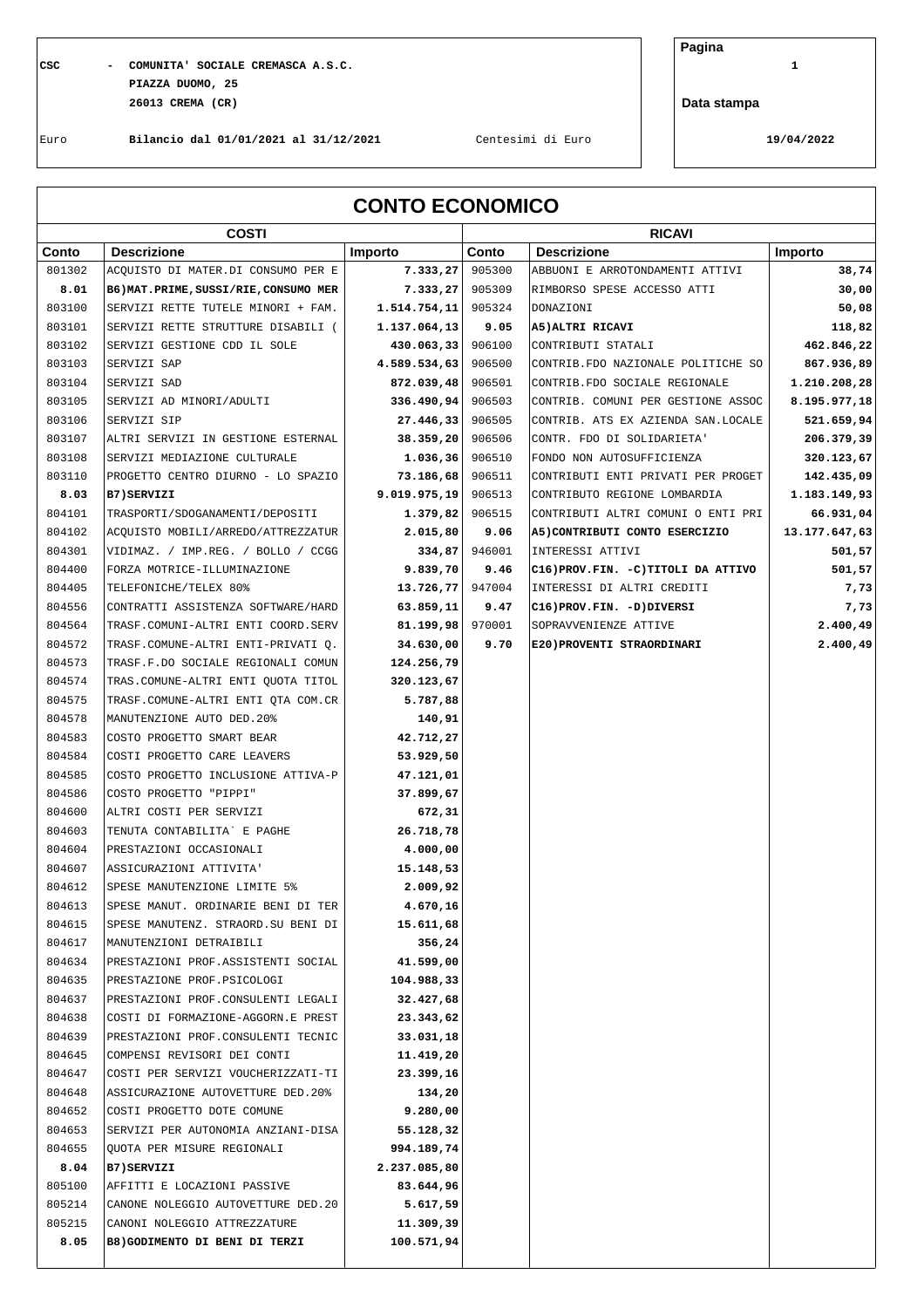## **CSC - COMUNITA' SOCIALE CREMASCA A.S.C. 2 PIAZZA DUOMO, 25 26013 CREMA (CR)**

**Pagina**

**Data stampa**

Euro **Bilancio dal 01/01/2021 al 31/12/2021** Centesimi di Euro **19/04/2022**

| <b>CONTO ECONOMICO</b> |                                                               |                    |       |                    |         |
|------------------------|---------------------------------------------------------------|--------------------|-------|--------------------|---------|
|                        | <b>COSTI</b>                                                  |                    |       | <b>RICAVI</b>      |         |
| Conto                  | <b>Descrizione</b>                                            | Importo            | Conto | <b>Descrizione</b> | Importo |
| 810011                 | COSTI MENSA PERSONALE DIPENDENTE                              | 13.604,44          |       |                    |         |
| 810018                 | STIPENDI GESTIONE AMMINISTRAZIONE                             | 262.732,91         |       |                    |         |
| 810019                 | STIPENDI SERVIZIO INSER.LAVORATIVO                            | 6.428,20           |       |                    |         |
| 810020                 | STIPENDI ASSIST. SOCIALI TUTELA MIN                           | 194.899,37         |       |                    |         |
| 810021                 | STIPENDI SERVIZIO SOCIALE PROFESS.                            | 259.311,17         |       |                    |         |
| 810022                 | STIPENDI UFFICIO DI PIANO                                     | 26.034,14          |       |                    |         |
| 810023                 | STIPENDI PSICOLOGI TUTELA MINORI I                            | 36.193,12          |       |                    |         |
| 810024                 | STIPENDI EDUCATORI PROF. TUTELA MIN                           | 19.353,36          |       |                    |         |
| 810026                 | STIPENDI S.S.P. FONDO POVERTA'                                | 191.384,95         |       |                    |         |
| 810027                 | STIPENDI SERVIZIO SOCIALE DISTRETT                            | 123.185,67         |       |                    |         |
| 810100                 | SALARI FORMAZIONE LAVORO                                      | 81.778,00          |       |                    |         |
| 8.10                   | B9) PERSONALE -A) SALARI E STIPENDI                           | 1.214.905,33       |       |                    |         |
| 811005                 | CONTRIBUTI INAIL                                              | 9.788,13           |       |                    |         |
| 811022                 | CONTRIB. INPS GESTIONE AMMINIST.                              | 15.111,69          |       |                    |         |
| 811023                 | CONTRIB. INPS SERV. INSERIM. LAVORAT                          | 653,04             |       |                    |         |
| 811024                 | CONTRIB. INPS ASS. SOCIALI TUTELA M                           | 9.234,10           |       |                    |         |
| 811025                 | CONTRIB. INPS SERV. SOCIALE PROFESS                           | 17.054,35          |       |                    |         |
| 811026                 | CONTRIB. INPS UFFICIO DI PIANO                                | 1.285,05           |       |                    |         |
| 811027                 | CONTRIB. INPS PSICOLOGI TUTELA MIN                            | 2.827,50           |       |                    |         |
| 811028                 | CONTRIB. INPS EDUC. PROF. TUTELA MIN                          | 1.596,55           |       |                    |         |
| 811029                 | CONTR. INPS S.S.P. FONDO POVERTA'                             | 9.909,26           |       |                    |         |
| 811030                 | CONTR. INPS SERVIZIO SOC. DISTRETTUA                          | 2.376,65           |       |                    |         |
| 811041                 | INPS-EX INPDAP GESTIONE AMMINISTR.                            | 73.448,49          |       |                    |         |
| 811042                 | INPS-EX INPDAP SERV. INSERIM. LAVORA                          | 3.144,72           |       |                    |         |
| 811043                 | INPS-EX INPDAP ASS. SOCIALI TUTELA                            | 49.510,32          |       |                    |         |
| 811044                 | INPS-EX INPDAP SERVIZIO SOCIALE PR                            | 60.106,59          |       |                    |         |
| 811045                 | INPS-EX INPDAP PSICOLOGI TUTELA MI                            | 8.816,14           |       |                    |         |
| 811046                 | INPS-EX INPDAP EDUC.PROF.TUTELA MI                            | 4.541,98           |       |                    |         |
| 811047                 | INPS-EX INPDAP UFFICIO DI PIANO                               | 6.249, 12          |       |                    |         |
| 811048                 | INPS EX-INPDAP S.S.P. FONDO POVERT                            | 45.429,40          |       |                    |         |
| 811049                 | INPS EX-INPDAP SERVIZIO SOC.DISTRE                            | 29.128,35          |       |                    |         |
| 8.11                   | B9) PERSONALE -B) ONERI SOCIALI                               | 350.211,43         |       |                    |         |
| 812000                 | ACCANTONAMENTI PER TFR                                        | 98.492,89          |       |                    |         |
| 812006                 | ACCANT. FDO PENSIONE EURIZON/MEDIU                            | 2.006,67           |       |                    |         |
| 812008                 | ACCANTONAMENTO FDO PENSIONE ALLEAT                            | 2.278,91           |       |                    |         |
| 812009                 | ACC.FDO PENSIONE ARCA TFR /UNIPOLS                            | 3.071,00           |       |                    |         |
| 812013                 | ACCANTON. FONDO PENSIONE FIDEURAM                             | 1.814,08           |       |                    |         |
| 8.12<br>820600         | B9) PERSONALE -C) T.F.R.<br>AMMOR.TO ALTRI COSTI PLURIENNALI  | 107.663,55         |       |                    |         |
| 8.20                   |                                                               | 739,54             |       |                    |         |
| 821500                 | B10) AMMORTAMENTI -A) IMMOB/ONI IMMA<br>AMMOR.TO ATTREZZATURE | 739,54<br>1.643,86 |       |                    |         |
| 821602                 | AMMOR.TO MACCHINE D'UFFICIO                                   | 3.275,07           |       |                    |         |
| 821604                 | AMMOR.TO MOBILI ED ARREDI                                     | 4.767,66           |       |                    |         |
| 8.21                   | B10) AMMORTAMENTI -B) IMMOB/NI MATER                          | 9.686,59           |       |                    |         |
| 835100                 | IMPOSTE E TASSE DELL'ESERCIZIO                                | 1.395,09           |       |                    |         |
| 835104                 | IMPOSTE COMUNALI                                              | 1.853,00           |       |                    |         |
| 835501                 | CARBURANTI, LUBRIFICANTI E SIMILI                             | 3.059,65           |       |                    |         |
| 835502                 | BOLLI AUTOMEZZI                                               | 207,64             |       |                    |         |
| 835503                 | RISCALDAMENTO - GAS NATURALE - PEL                            | 7.237,07           |       |                    |         |
| 835505                 | SPESE PER CONVEGNI                                            | 3.621,50           |       |                    |         |
| 835506                 | SPESE FISCALMENTE INDEDUCIBILI                                | 33,75              |       |                    |         |
| 835507                 | COSTI DI TRASFERTA                                            | 318,00             |       |                    |         |
| 835508                 | SPESE GENERALI VARIE                                          | 1.714,25           |       |                    |         |
|                        |                                                               |                    |       |                    |         |